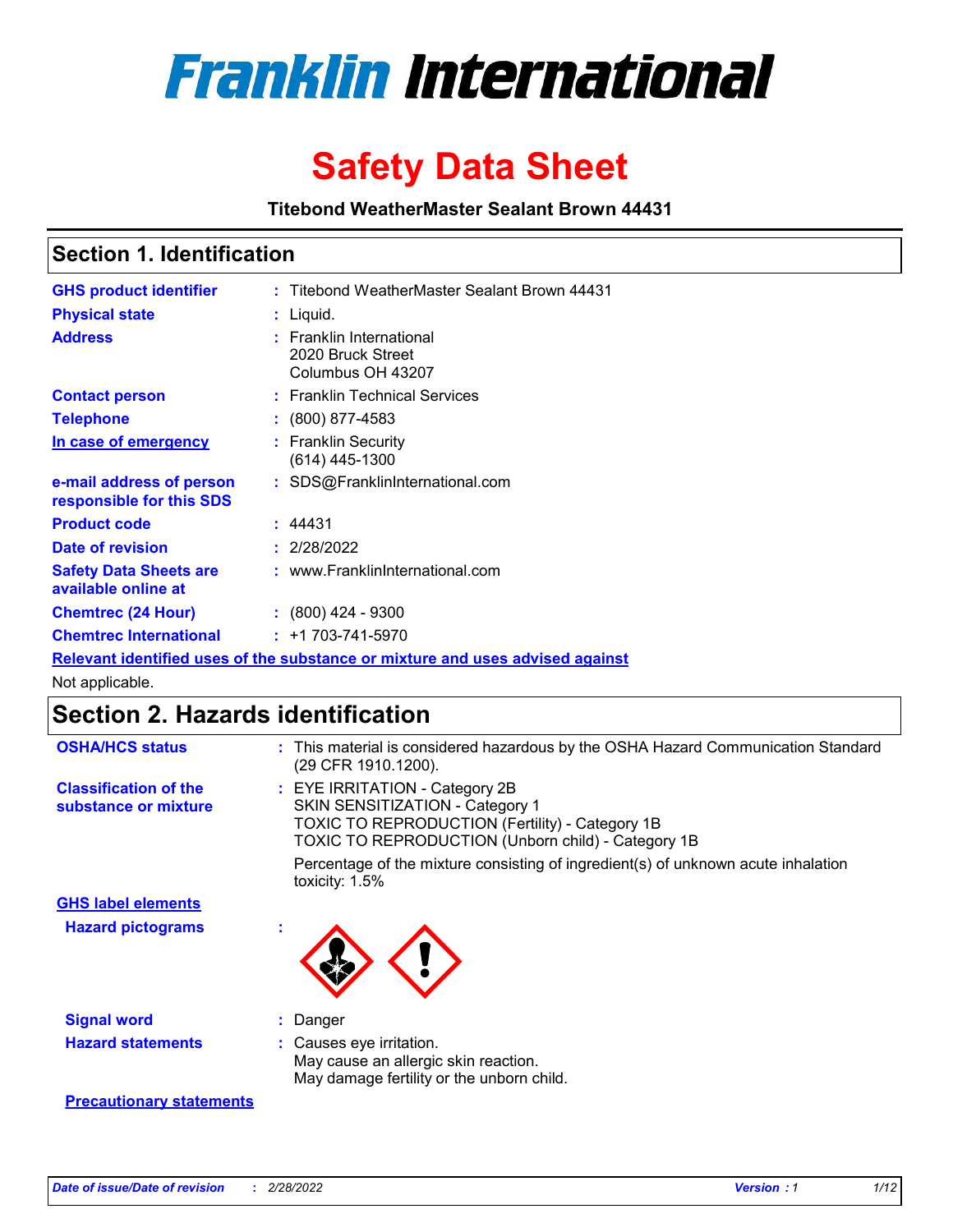### **Section 2. Hazards identification**

| <b>Prevention</b>                          | : Obtain special instructions before use. Do not handle until all safety precautions have<br>been read and understood. Wear protective gloves. Wear eye or face protection.<br>Wear protective clothing. Avoid breathing vapor. Wash hands thoroughly after handling.<br>Contaminated work clothing must not be allowed out of the workplace.                                                        |
|--------------------------------------------|------------------------------------------------------------------------------------------------------------------------------------------------------------------------------------------------------------------------------------------------------------------------------------------------------------------------------------------------------------------------------------------------------|
| <b>Response</b>                            | : IF exposed or concerned: Get medical attention. IF ON SKIN: Wash with plenty of<br>soap and water. Wash contaminated clothing before reuse. If skin irritation or rash<br>occurs: Get medical attention. IF IN EYES: Rinse cautiously with water for several<br>minutes. Remove contact lenses, if present and easy to do. Continue rinsing. If eye<br>irritation persists: Get medical attention. |
| <b>Storage</b>                             | : Store locked up.                                                                                                                                                                                                                                                                                                                                                                                   |
| <b>Disposal</b>                            | : Dispose of contents and container in accordance with all local, regional, national and<br>international regulations.                                                                                                                                                                                                                                                                               |
| <b>Hazards not otherwise</b><br>classified | : Product generates methanol during cure.                                                                                                                                                                                                                                                                                                                                                            |
|                                            |                                                                                                                                                                                                                                                                                                                                                                                                      |

### **Section 3. Composition/information on ingredients**

| <b>Substance/mixture</b><br>Mixture                  |               |                     |
|------------------------------------------------------|---------------|---------------------|
| <b>Ingredient name</b>                               | $\frac{9}{6}$ | <b>CAS number</b>   |
| 3-aminopropyltriethoxysilane<br>Dibutyltin dilaurate | ≤3<br>≤0.3    | 919-30-2<br>77-58-7 |

Any concentration shown as a range is to protect confidentiality or is due to batch variation.

**There are no additional ingredients present which, within the current knowledge of the supplier and in the concentrations applicable, are classified as hazardous to health or the environment and hence require reporting in this section.**

**Occupational exposure limits, if available, are listed in Section 8.**

### **Section 4. First aid measures**

| <b>Description of necessary first aid measures</b> |                                                                                                                                                                                                                                                                                                                                                                                                                                                                                                                                                                                                                                                                                                                                                                           |  |  |  |
|----------------------------------------------------|---------------------------------------------------------------------------------------------------------------------------------------------------------------------------------------------------------------------------------------------------------------------------------------------------------------------------------------------------------------------------------------------------------------------------------------------------------------------------------------------------------------------------------------------------------------------------------------------------------------------------------------------------------------------------------------------------------------------------------------------------------------------------|--|--|--|
| <b>Eye contact</b>                                 | : Immediately flush eyes with plenty of water, occasionally lifting the upper and lower<br>eyelids. Check for and remove any contact lenses. Continue to rinse for at least 10<br>minutes. If irritation persists, get medical attention.                                                                                                                                                                                                                                                                                                                                                                                                                                                                                                                                 |  |  |  |
| <b>Inhalation</b>                                  | : Remove victim to fresh air and keep at rest in a position comfortable for breathing. If<br>not breathing, if breathing is irregular or if respiratory arrest occurs, provide artificial<br>respiration or oxygen by trained personnel. It may be dangerous to the person providing<br>aid to give mouth-to-mouth resuscitation. Get medical attention. If unconscious, place<br>in recovery position and get medical attention immediately. Maintain an open airway.<br>Loosen tight clothing such as a collar, tie, belt or waistband. In case of inhalation of<br>decomposition products in a fire, symptoms may be delayed. The exposed person may<br>need to be kept under medical surveillance for 48 hours.                                                       |  |  |  |
| <b>Skin contact</b>                                | : Wash with plenty of soap and water. Remove contaminated clothing and shoes. Wash<br>contaminated clothing thoroughly with water before removing it, or wear gloves.<br>Continue to rinse for at least 10 minutes. Get medical attention. In the event of any<br>complaints or symptoms, avoid further exposure. Wash clothing before reuse. Clean<br>shoes thoroughly before reuse.                                                                                                                                                                                                                                                                                                                                                                                     |  |  |  |
| <b>Ingestion</b>                                   | : Wash out mouth with water. Remove dentures if any. Remove victim to fresh air and<br>keep at rest in a position comfortable for breathing. If material has been swallowed and<br>the exposed person is conscious, give small quantities of water to drink. Stop if the<br>exposed person feels sick as vomiting may be dangerous. Do not induce vomiting<br>unless directed to do so by medical personnel. If vomiting occurs, the head should be<br>kept low so that vomit does not enter the lungs. Get medical attention. Never give<br>anything by mouth to an unconscious person. If unconscious, place in recovery position<br>and get medical attention immediately. Maintain an open airway. Loosen tight clothing<br>such as a collar, tie, belt or waistband. |  |  |  |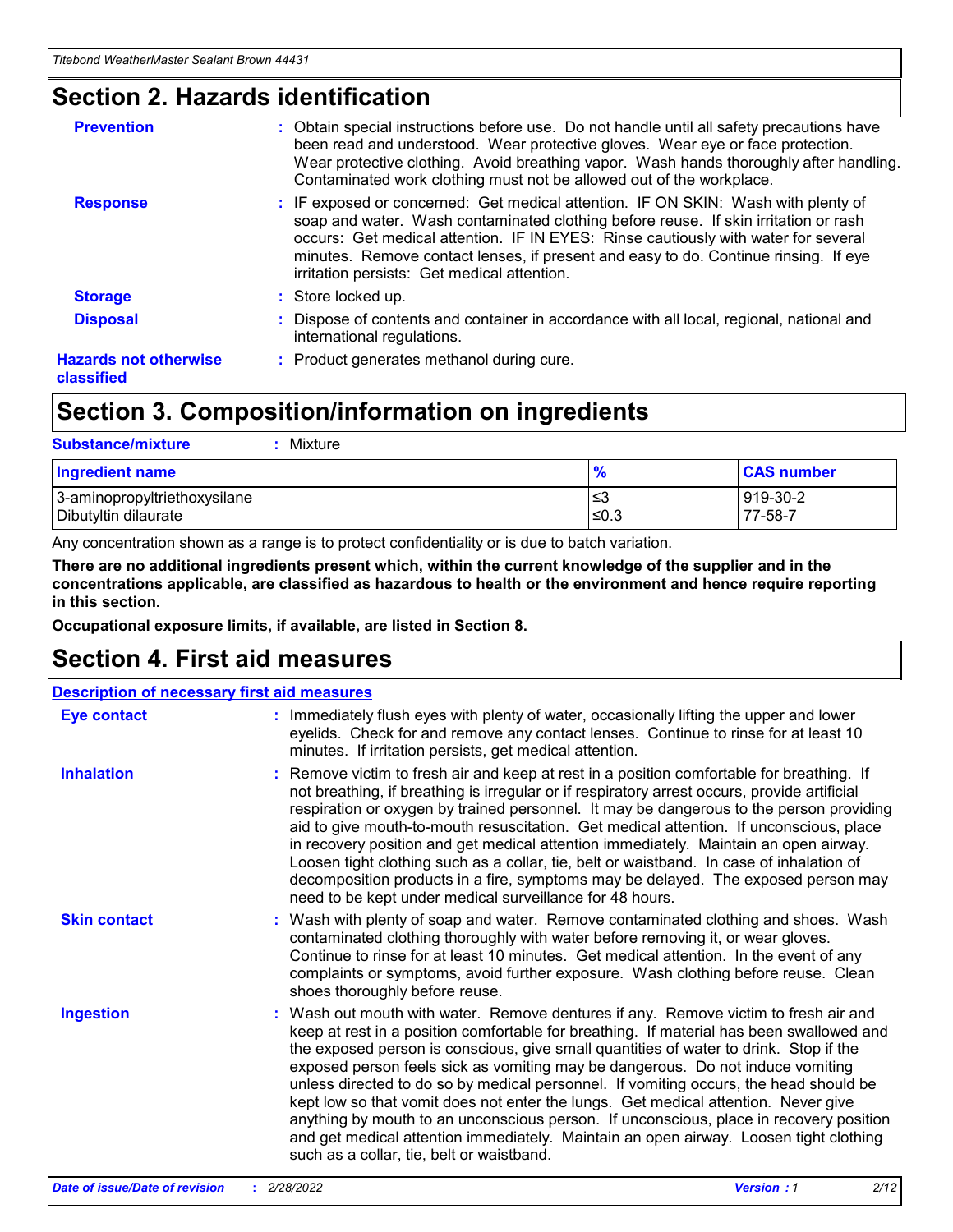## **Section 4. First aid measures**

| Most important symptoms/effects, acute and delayed |  |                                                                                                                                                                                                                                                                                                                                                                                                                 |  |
|----------------------------------------------------|--|-----------------------------------------------------------------------------------------------------------------------------------------------------------------------------------------------------------------------------------------------------------------------------------------------------------------------------------------------------------------------------------------------------------------|--|
| <b>Potential acute health effects</b>              |  |                                                                                                                                                                                                                                                                                                                                                                                                                 |  |
| <b>Eye contact</b>                                 |  | : May cause eye irritation.                                                                                                                                                                                                                                                                                                                                                                                     |  |
| <b>Inhalation</b>                                  |  | : No known significant effects or critical hazards.                                                                                                                                                                                                                                                                                                                                                             |  |
| <b>Skin contact</b>                                |  | : May cause skin irritation.                                                                                                                                                                                                                                                                                                                                                                                    |  |
| <b>Ingestion</b>                                   |  | : No known significant effects or critical hazards.                                                                                                                                                                                                                                                                                                                                                             |  |
| <b>Over-exposure signs/symptoms</b>                |  |                                                                                                                                                                                                                                                                                                                                                                                                                 |  |
| <b>Eye contact</b>                                 |  | : Adverse symptoms may include the following:<br>irritation<br>watering<br>redness                                                                                                                                                                                                                                                                                                                              |  |
| <b>Inhalation</b>                                  |  | : Adverse symptoms may include the following:<br>reduced fetal weight<br>increase in fetal deaths<br>skeletal malformations                                                                                                                                                                                                                                                                                     |  |
| <b>Skin contact</b>                                |  | : Adverse symptoms may include the following:<br>irritation<br>redness<br>reduced fetal weight<br>increase in fetal deaths<br>skeletal malformations                                                                                                                                                                                                                                                            |  |
| <b>Ingestion</b>                                   |  | : Adverse symptoms may include the following:<br>reduced fetal weight<br>increase in fetal deaths<br>skeletal malformations                                                                                                                                                                                                                                                                                     |  |
|                                                    |  | <b>Indication of immediate medical attention and special treatment needed, if necessary</b>                                                                                                                                                                                                                                                                                                                     |  |
| <b>Notes to physician</b>                          |  | : In case of inhalation of decomposition products in a fire, symptoms may be delayed.<br>The exposed person may need to be kept under medical surveillance for 48 hours.                                                                                                                                                                                                                                        |  |
| <b>Specific treatments</b>                         |  | : No specific treatment.                                                                                                                                                                                                                                                                                                                                                                                        |  |
| <b>Protection of first-aiders</b>                  |  | : No action shall be taken involving any personal risk or without suitable training. If it is<br>suspected that fumes are still present, the rescuer should wear an appropriate mask or<br>self-contained breathing apparatus. It may be dangerous to the person providing aid to<br>give mouth-to-mouth resuscitation. Wash contaminated clothing thoroughly with water<br>before removing it, or wear gloves. |  |

**See toxicological information (Section 11)**

### **Section 5. Fire-fighting measures**

| <b>Extinguishing media</b>                             |                                                                                                                                                                                                     |
|--------------------------------------------------------|-----------------------------------------------------------------------------------------------------------------------------------------------------------------------------------------------------|
| <b>Suitable extinguishing</b><br>media                 | : Use an extinguishing agent suitable for the surrounding fire.                                                                                                                                     |
| <b>Unsuitable extinguishing</b><br>media               | : None known.                                                                                                                                                                                       |
| <b>Specific hazards arising</b><br>from the chemical   | : In a fire or if heated, a pressure increase will occur and the container may burst.                                                                                                               |
| <b>Hazardous thermal</b><br>decomposition products     | : Decomposition products may include the following materials:<br>carbon dioxide<br>carbon monoxide<br>nitrogen oxides<br>metal oxide/oxides                                                         |
| <b>Special protective actions</b><br>for fire-fighters | : Promptly isolate the scene by removing all persons from the vicinity of the incident if<br>there is a fire. No action shall be taken involving any personal risk or without suitable<br>training. |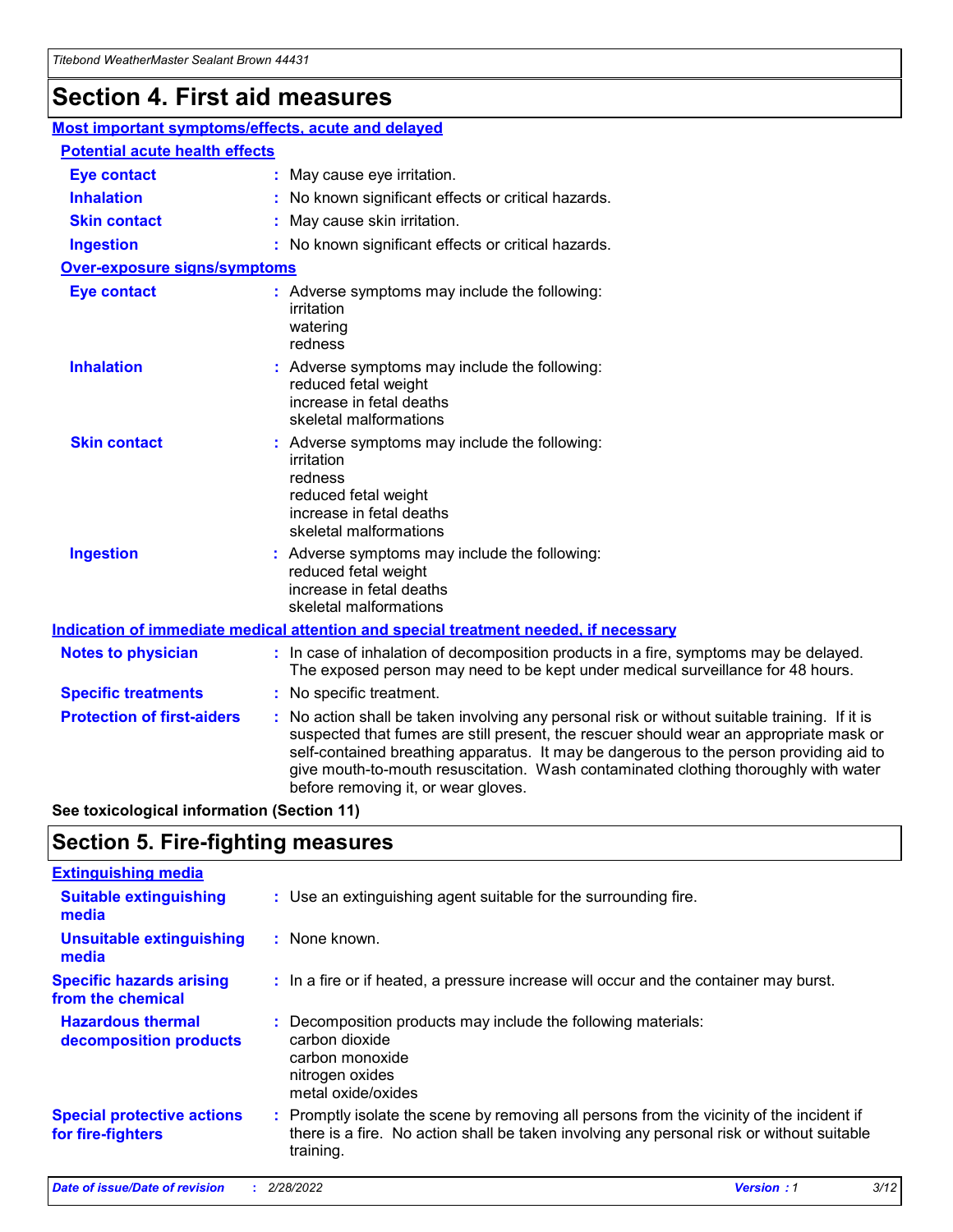### **Section 5. Fire-fighting measures**

**Special protective equipment for fire-fighters** Fire-fighters should wear appropriate protective equipment and self-contained breathing **:** apparatus (SCBA) with a full face-piece operated in positive pressure mode.

### **Section 6. Accidental release measures**

#### **Personal precautions, protective equipment and emergency procedures**

| For non-emergency<br>personnel                               |  | : No action shall be taken involving any personal risk or without suitable training.<br>Evacuate surrounding areas. Keep unnecessary and unprotected personnel from<br>entering. Do not touch or walk through spilled material. Avoid breathing vapor or mist.<br>Provide adequate ventilation. Wear appropriate respirator when ventilation is<br>inadequate. Put on appropriate personal protective equipment.                                                                                                                                                                                                                                                                                             |  |  |
|--------------------------------------------------------------|--|--------------------------------------------------------------------------------------------------------------------------------------------------------------------------------------------------------------------------------------------------------------------------------------------------------------------------------------------------------------------------------------------------------------------------------------------------------------------------------------------------------------------------------------------------------------------------------------------------------------------------------------------------------------------------------------------------------------|--|--|
| For emergency responders                                     |  | : If specialized clothing is required to deal with the spillage, take note of any information in<br>Section 8 on suitable and unsuitable materials. See also the information in "For non-<br>emergency personnel".                                                                                                                                                                                                                                                                                                                                                                                                                                                                                           |  |  |
| <b>Environmental precautions</b>                             |  | : Avoid dispersal of spilled material and runoff and contact with soil, waterways, drains<br>and sewers. Inform the relevant authorities if the product has caused environmental<br>pollution (sewers, waterways, soil or air).                                                                                                                                                                                                                                                                                                                                                                                                                                                                              |  |  |
| <b>Methods and materials for containment and cleaning up</b> |  |                                                                                                                                                                                                                                                                                                                                                                                                                                                                                                                                                                                                                                                                                                              |  |  |
| <b>Small spill</b>                                           |  | : Stop leak if without risk. Move containers from spill area. Dilute with water and mop up<br>if water-soluble. Alternatively, or if water-insoluble, absorb with an inert dry material and<br>place in an appropriate waste disposal container. Dispose of via a licensed waste<br>disposal contractor.                                                                                                                                                                                                                                                                                                                                                                                                     |  |  |
| <b>Large spill</b>                                           |  | : Stop leak if without risk. Move containers from spill area. Approach release from<br>upwind. Prevent entry into sewers, water courses, basements or confined areas. Wash<br>spillages into an effluent treatment plant or proceed as follows. Contain and collect<br>spillage with non-combustible, absorbent material e.g. sand, earth, vermiculite or<br>diatomaceous earth and place in container for disposal according to local regulations<br>(see Section 13). Dispose of via a licensed waste disposal contractor. Contaminated<br>absorbent material may pose the same hazard as the spilled product. Note: see<br>Section 1 for emergency contact information and Section 13 for waste disposal. |  |  |

### **Section 7. Handling and storage**

| <b>Precautions for safe handling</b>                                             |                                                                                                                                                                                                                                                                                                                                                                                                                                                                                                                                                                                                                                                                                                                                                                                                                                                  |
|----------------------------------------------------------------------------------|--------------------------------------------------------------------------------------------------------------------------------------------------------------------------------------------------------------------------------------------------------------------------------------------------------------------------------------------------------------------------------------------------------------------------------------------------------------------------------------------------------------------------------------------------------------------------------------------------------------------------------------------------------------------------------------------------------------------------------------------------------------------------------------------------------------------------------------------------|
| <b>Protective measures</b>                                                       | : Put on appropriate personal protective equipment (see Section 8). Persons with a<br>history of skin sensitization problems should not be employed in any process in which<br>this product is used. Avoid exposure - obtain special instructions before use. Avoid<br>exposure during pregnancy. Do not handle until all safety precautions have been read<br>and understood. Do not get in eyes or on skin or clothing. Do not ingest. Avoid<br>breathing vapor or mist. If during normal use the material presents a respiratory hazard,<br>use only with adequate ventilation or wear appropriate respirator. Keep in the original<br>container or an approved alternative made from a compatible material, kept tightly<br>closed when not in use. Empty containers retain product residue and can be hazardous.<br>Do not reuse container. |
| <b>Advice on general</b><br>occupational hygiene                                 | : Eating, drinking and smoking should be prohibited in areas where this material is<br>handled, stored and processed. Workers should wash hands and face before eating,<br>drinking and smoking. Remove contaminated clothing and protective equipment before<br>entering eating areas. See also Section 8 for additional information on hygiene<br>measures.                                                                                                                                                                                                                                                                                                                                                                                                                                                                                    |
| <b>Conditions for safe storage,</b><br>including any<br><b>incompatibilities</b> | Store between the following temperatures: 0 to 120 $\degree$ C (32 to 248 $\degree$ F). Store in<br>accordance with local regulations. Store in original container protected from direct<br>sunlight in a dry, cool and well-ventilated area, away from incompatible materials (see<br>Section 10) and food and drink. Store locked up. Keep container tightly closed and<br>sealed until ready for use. Containers that have been opened must be carefully<br>resealed and kept upright to prevent leakage. Do not store in unlabeled containers.<br>Use appropriate containment to avoid environmental contamination. See Section 10 for<br>incompatible materials before handling or use.                                                                                                                                                     |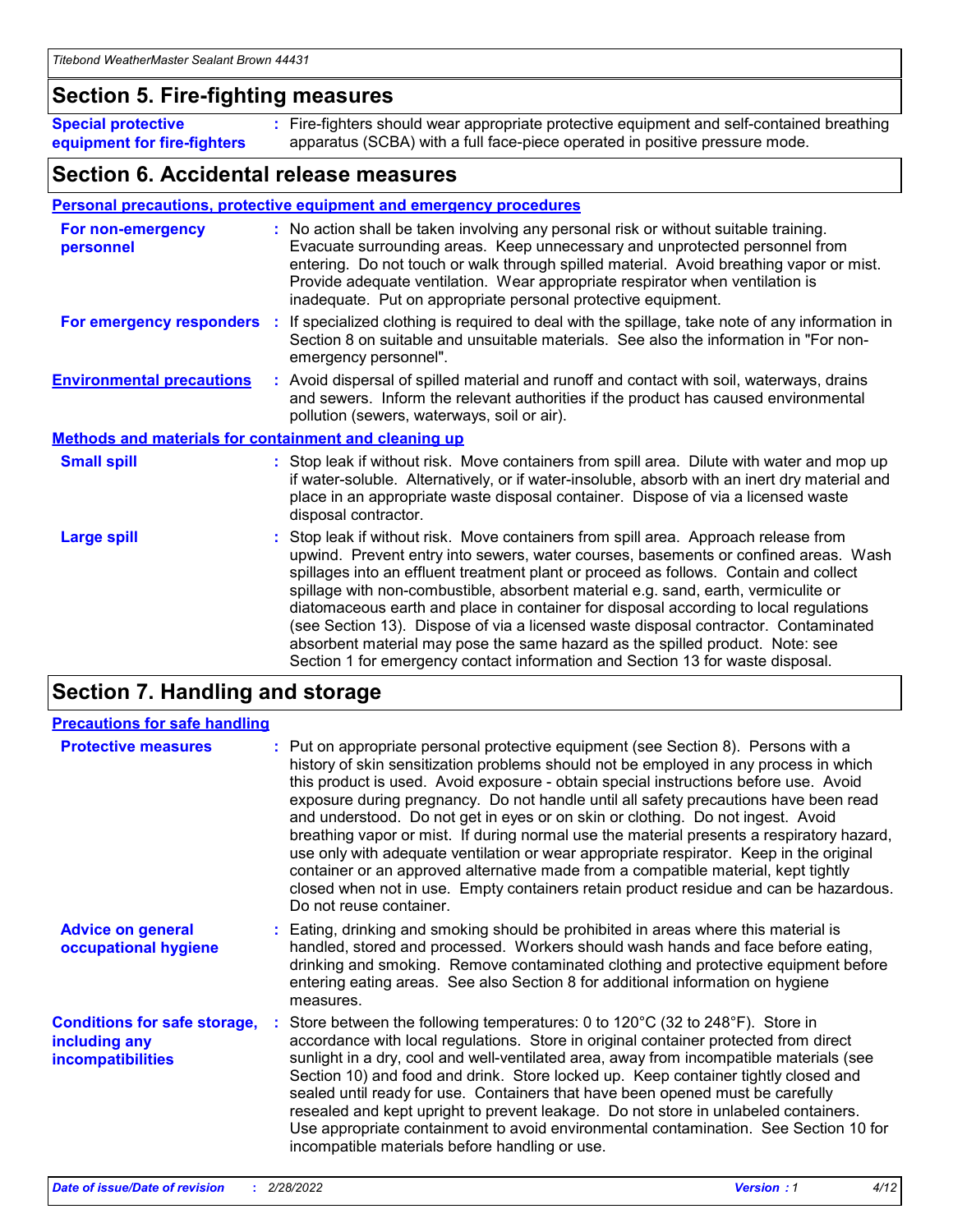## **Section 8. Exposure controls/personal protection**

#### **Control parameters**

#### **Occupational exposure limits**

| <b>Ingredient name</b>                               |    |                                          | <b>Exposure limits</b>                                                                                                                                                                                                                                                                                                                                                                                                                                                                                                                                                                                                 |
|------------------------------------------------------|----|------------------------------------------|------------------------------------------------------------------------------------------------------------------------------------------------------------------------------------------------------------------------------------------------------------------------------------------------------------------------------------------------------------------------------------------------------------------------------------------------------------------------------------------------------------------------------------------------------------------------------------------------------------------------|
| 3-aminopropyltriethoxysilane<br>Dibutyltin dilaurate |    |                                          | None.<br>ACGIH TLV (United States, 3/2019). Absorbed through skin.<br>Notes: as Sn<br>TWA: 0.1 mg/m <sup>3</sup> , (as Sn) 8 hours.<br>STEL: 0.2 mg/m <sup>3</sup> , (as Sn) 15 minutes.<br>NIOSH REL (United States, 10/2016). Absorbed through skin.<br>Notes: as Sn<br>TWA: 0.1 mg/m <sup>3</sup> , (as Sn) 10 hours.<br>OSHA PEL (United States, 5/2018). Notes: as Sn<br>TWA: $0.1 \text{ mg/m}^3$ , (as Sn) 8 hours.<br>OSHA PEL 1989 (United States, 3/1989). Absorbed through skin.<br>Notes: measured as Sn<br>TWA: 0.1 mg/m <sup>3</sup> , (measured as Sn) 8 hours. Form: Organic                           |
| <b>Appropriate engineering</b><br>controls           |    |                                          | : If user operations generate dust, fumes, gas, vapor or mist, use process enclosures,<br>local exhaust ventilation or other engineering controls to keep worker exposure to<br>airborne contaminants below any recommended or statutory limits.                                                                                                                                                                                                                                                                                                                                                                       |
| <b>Environmental exposure</b><br><b>controls</b>     |    |                                          | Emissions from ventilation or work process equipment should be checked to ensure<br>they comply with the requirements of environmental protection legislation. In some<br>cases, fume scrubbers, filters or engineering modifications to the process equipment<br>will be necessary to reduce emissions to acceptable levels.                                                                                                                                                                                                                                                                                          |
| <b>Individual protection measures</b>                |    |                                          |                                                                                                                                                                                                                                                                                                                                                                                                                                                                                                                                                                                                                        |
| <b>Hygiene measures</b>                              |    |                                          | : Wash hands, forearms and face thoroughly after handling chemical products, before<br>eating, smoking and using the lavatory and at the end of the working period.<br>Appropriate techniques should be used to remove potentially contaminated clothing.<br>Contaminated work clothing should not be allowed out of the workplace. Wash<br>contaminated clothing before reusing. Ensure that eyewash stations and safety<br>showers are close to the workstation location.                                                                                                                                            |
| <b>Eye/face protection</b>                           |    |                                          | : Safety eyewear complying with an approved standard should be used when a risk<br>assessment indicates this is necessary to avoid exposure to liquid splashes, mists,<br>gases or dusts. If contact is possible, the following protection should be worn, unless<br>the assessment indicates a higher degree of protection: chemical splash goggles.                                                                                                                                                                                                                                                                  |
| <b>Skin protection</b>                               |    |                                          |                                                                                                                                                                                                                                                                                                                                                                                                                                                                                                                                                                                                                        |
| <b>Hand protection</b>                               |    |                                          | : Chemical-resistant, impervious gloves complying with an approved standard should be<br>worn at all times when handling chemical products if a risk assessment indicates this is<br>necessary. Considering the parameters specified by the glove manufacturer, check<br>during use that the gloves are still retaining their protective properties. It should be<br>noted that the time to breakthrough for any glove material may be different for different<br>glove manufacturers. In the case of mixtures, consisting of several substances, the<br>protection time of the gloves cannot be accurately estimated. |
| <b>Body protection</b>                               |    | handling this product.                   | Personal protective equipment for the body should be selected based on the task being<br>performed and the risks involved and should be approved by a specialist before                                                                                                                                                                                                                                                                                                                                                                                                                                                |
| <b>Other skin protection</b>                         |    | specialist before handling this product. | : Appropriate footwear and any additional skin protection measures should be selected<br>based on the task being performed and the risks involved and should be approved by a                                                                                                                                                                                                                                                                                                                                                                                                                                          |
| <b>Respiratory protection</b>                        | ÷. | aspects of use.                          | Based on the hazard and potential for exposure, select a respirator that meets the<br>appropriate standard or certification. Respirators must be used according to a<br>respiratory protection program to ensure proper fitting, training, and other important                                                                                                                                                                                                                                                                                                                                                         |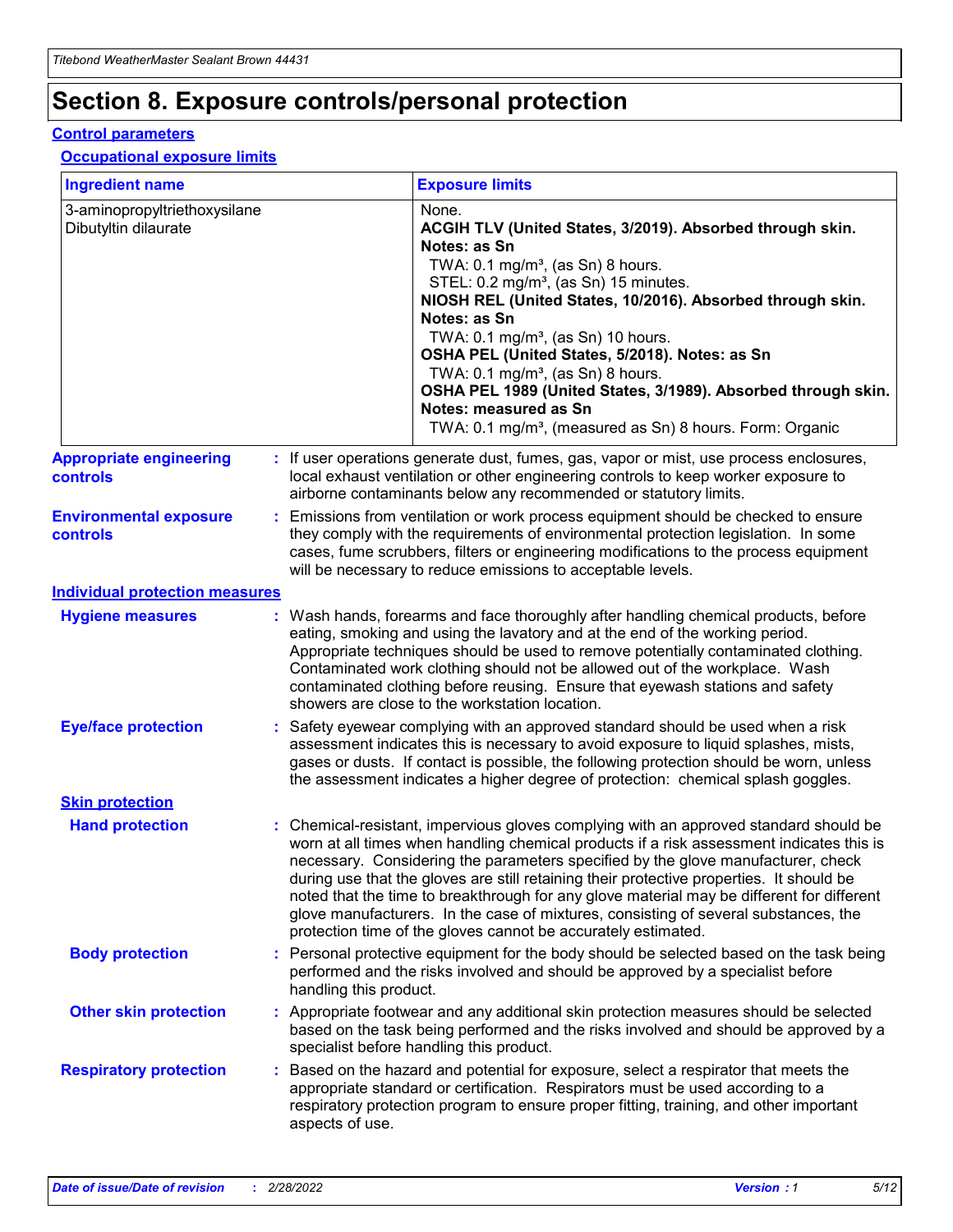### **Section 9. Physical and chemical properties**

#### **Appearance**

| <b>Physical state</b>                                  | : Liquid. [Paste.]                                              |
|--------------------------------------------------------|-----------------------------------------------------------------|
| <b>Color</b>                                           | Brown.                                                          |
| Odor                                                   | None [Slight]                                                   |
| <b>Odor threshold</b>                                  | $:$ Not available.                                              |
| рH                                                     | : Not applicable.                                               |
| <b>Melting point</b>                                   | : Not available.                                                |
| <b>Boiling point</b>                                   | : >100°C (>212°F)                                               |
| <b>Flash point</b>                                     | : Closed cup: $>200^{\circ}$ C ( $>392^{\circ}$ F) [Setaflash.] |
| <b>Evaporation rate</b>                                | $:$ <1 (butyl acetate = 1)                                      |
| <b>Flammability (solid, gas)</b>                       | : Not available.                                                |
| <b>Lower and upper explosive</b><br>(flammable) limits | : Not available.                                                |
|                                                        | : 0 g/l                                                         |
| <b>VOC (less water, less</b><br>exempt solvents)       |                                                                 |
| <b>Volatility</b>                                      | $: 0\%$ (w/w)                                                   |
| <b>Vapor density</b>                                   | : Not available.                                                |
| <b>Relative density</b>                                | : 1.4329                                                        |
| <b>Solubility</b>                                      | Insoluble in the following materials: cold water and hot water. |
| <b>Solubility in water</b>                             | $:$ Not available.                                              |
| <b>Partition coefficient: n-</b><br>octanol/water      | $:$ Not available.                                              |
| <b>Auto-ignition temperature</b>                       | : Not available.                                                |
| <b>Decomposition temperature</b>                       | : Not available.                                                |

### **Section 10. Stability and reactivity**

| <b>Reactivity</b>                            | : No specific test data related to reactivity available for this product or its ingredients.            |
|----------------------------------------------|---------------------------------------------------------------------------------------------------------|
| <b>Chemical stability</b>                    | : The product is stable.                                                                                |
| <b>Possibility of hazardous</b><br>reactions | : Under normal conditions of storage and use, hazardous reactions will not occur.                       |
| <b>Conditions to avoid</b>                   | : No specific data.                                                                                     |
| <b>Incompatible materials</b>                | : No specific data.                                                                                     |
| <b>Hazardous decomposition</b><br>products   | Under normal conditions of storage and use, hazardous decomposition products should<br>not be produced. |

### **Section 11. Toxicological information**

### **Information on toxicological effects**

#### **Acute toxicity**

| <b>Product/ingredient name</b> | <b>Result</b>           | <b>Species</b> | <b>Dose</b>                | <b>Exposure</b> |
|--------------------------------|-------------------------|----------------|----------------------------|-----------------|
| 3-aminopropyltriethoxysilane   | <b>ILD50 Dermal</b>     | Rabbit         | 4.29 g/kg                  |                 |
| Dibutyltin dilaurate           | ILD50 Oral<br>LD50 Oral | Rat<br>Rat     | $1.57$ g/kg<br>175 $mg/kg$ |                 |
|                                |                         |                |                            |                 |

**Irritation/Corrosion**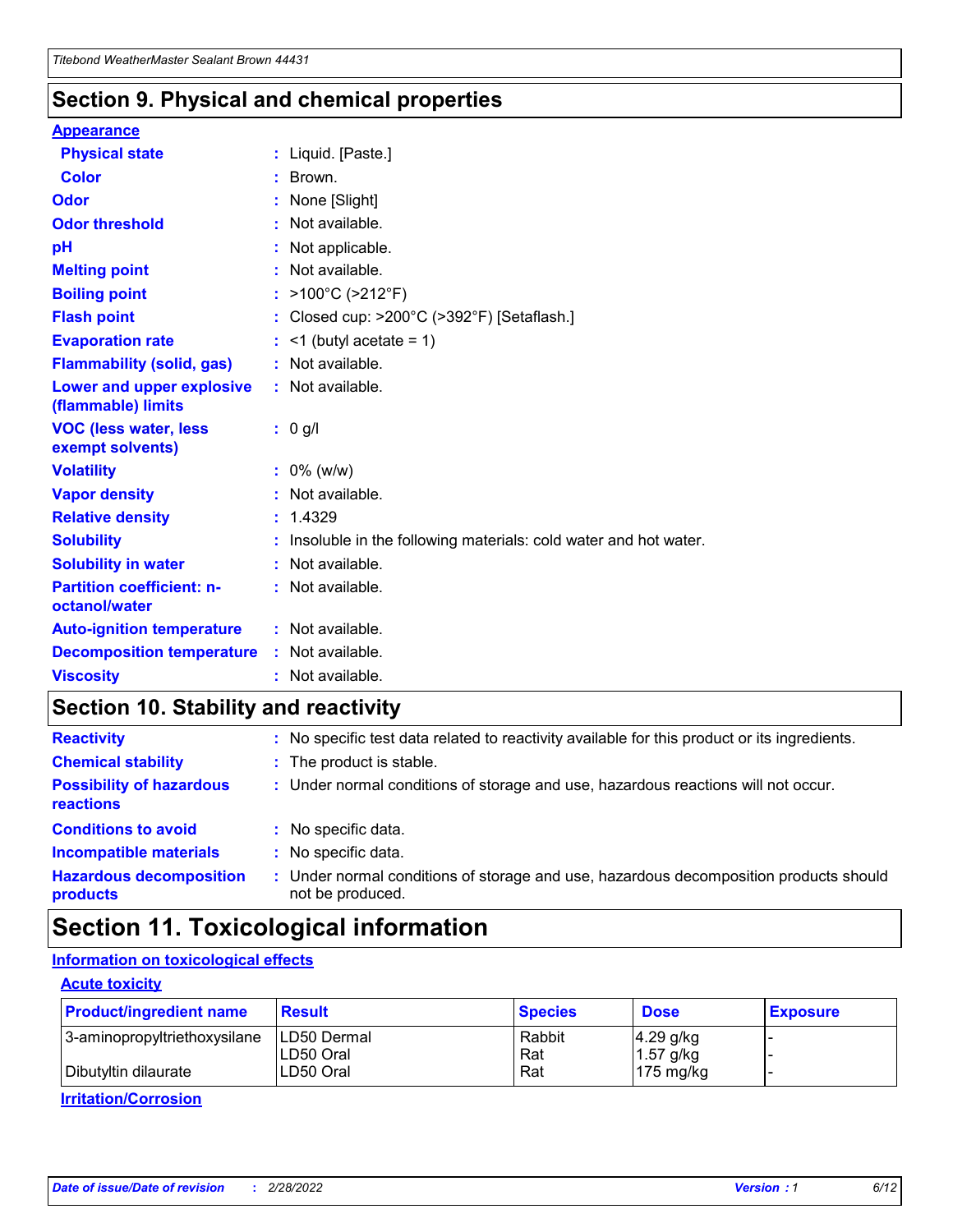## **Section 11. Toxicological information**

| <b>Product/ingredient name</b> | <b>Result</b>            | <b>Species</b> | <b>Score</b> | <b>Exposure</b>           | <b>Observation</b> |
|--------------------------------|--------------------------|----------------|--------------|---------------------------|--------------------|
| 3-aminopropyltriethoxysilane   | Eyes - Mild irritant     | Rabbit         |              | $100$ mg                  |                    |
|                                | Eyes - Severe irritant   | Rabbit         |              | 24 hours 750              |                    |
|                                |                          |                |              | ug                        |                    |
|                                | Skin - Severe irritant   | Rabbit         |              | 24 hours 5                | -                  |
| Dibutyltin dilaurate           | Eyes - Moderate irritant | Rabbit         |              | mq<br><b>24 hours 100</b> |                    |
|                                |                          |                |              | mg                        |                    |
|                                | Skin - Severe irritant   | Rabbit         |              | 500 mg                    |                    |

#### **Sensitization**

Not available.

#### **Mutagenicity**

Not available.

#### **Carcinogenicity**

Not available.

#### **Reproductive toxicity**

Not available.

#### **Teratogenicity**

Not available.

#### **Specific target organ toxicity (single exposure)**

Not available.

#### **Specific target organ toxicity (repeated exposure)**

| <b>Name</b>                                                                         |                                                                            | <b>Category</b>                                     | <b>Route of</b><br>exposure | <b>Target organs</b> |
|-------------------------------------------------------------------------------------|----------------------------------------------------------------------------|-----------------------------------------------------|-----------------------------|----------------------|
| Dibutyltin dilaurate                                                                |                                                                            | Category 1                                          |                             | respiratory system   |
| <b>Aspiration hazard</b><br>Not available.                                          |                                                                            |                                                     |                             |                      |
| <b>Information on the likely</b><br>routes of exposure                              | : Not available.                                                           |                                                     |                             |                      |
| <b>Potential acute health effects</b>                                               |                                                                            |                                                     |                             |                      |
| <b>Eye contact</b>                                                                  | : May cause eye irritation.                                                |                                                     |                             |                      |
| <b>Inhalation</b>                                                                   |                                                                            | : No known significant effects or critical hazards. |                             |                      |
| <b>Skin contact</b>                                                                 | : May cause skin irritation.                                               |                                                     |                             |                      |
| <b>Ingestion</b>                                                                    |                                                                            | : No known significant effects or critical hazards. |                             |                      |
| <b>Symptoms related to the physical, chemical and toxicological characteristics</b> |                                                                            |                                                     |                             |                      |
| <b>Eye contact</b>                                                                  | irritation<br>watering<br>redness                                          | : Adverse symptoms may include the following:       |                             |                      |
| <b>Inhalation</b>                                                                   | reduced fetal weight<br>increase in fetal deaths<br>skeletal malformations | : Adverse symptoms may include the following:       |                             |                      |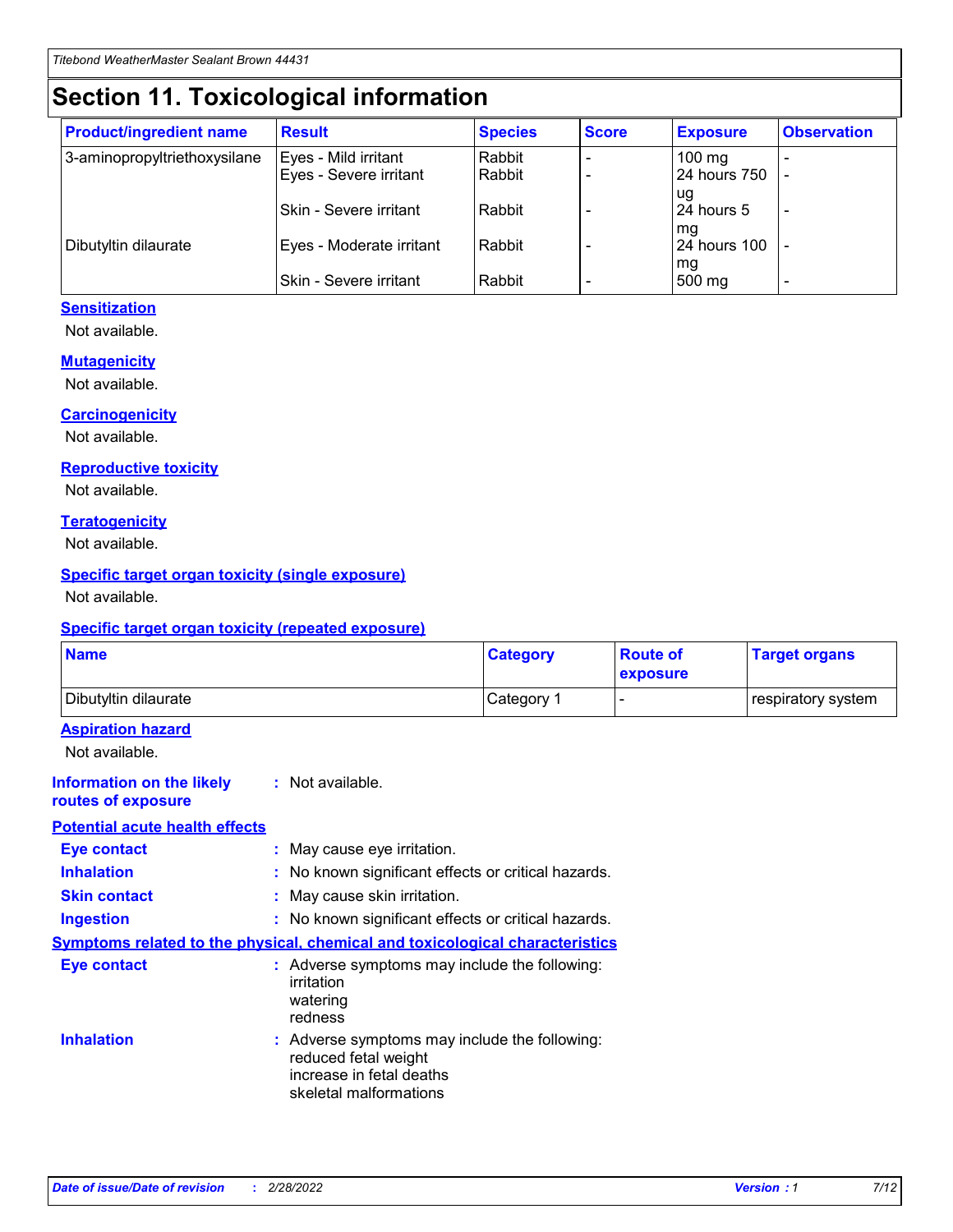## **Section 11. Toxicological information**

| <b>Skin contact</b>                     | : Adverse symptoms may include the following:<br>irritation<br>redness<br>reduced fetal weight<br>increase in fetal deaths<br>skeletal malformations |
|-----------------------------------------|------------------------------------------------------------------------------------------------------------------------------------------------------|
| <b>Ingestion</b>                        | : Adverse symptoms may include the following:<br>reduced fetal weight<br>increase in fetal deaths<br>skeletal malformations                          |
|                                         | Delayed and immediate effects and also chronic effects from short and long term exposure                                                             |
| <b>Short term exposure</b>              |                                                                                                                                                      |
| <b>Potential immediate</b><br>effects   | : Not available.                                                                                                                                     |
| <b>Potential delayed effects</b>        | : Not available.                                                                                                                                     |
| <b>Long term exposure</b>               |                                                                                                                                                      |
| <b>Potential immediate</b><br>effects   | : Not available.                                                                                                                                     |
| <b>Potential delayed effects</b>        | : Not available.                                                                                                                                     |
| <b>Potential chronic health effects</b> |                                                                                                                                                      |
| Not available.                          |                                                                                                                                                      |
| <b>General</b>                          | : Once sensitized, a severe allergic reaction may occur when subsequently exposed to<br>very low levels.                                             |
| <b>Carcinogenicity</b>                  | : No known significant effects or critical hazards.                                                                                                  |
| <b>Mutagenicity</b>                     | No known significant effects or critical hazards.                                                                                                    |
| <b>Teratogenicity</b>                   | May damage the unborn child.                                                                                                                         |
| <b>Developmental effects</b>            | No known significant effects or critical hazards.                                                                                                    |
| <b>Fertility effects</b>                | : May damage fertility.                                                                                                                              |
| <b>Numerical measures of toxicity</b>   |                                                                                                                                                      |
| <b>Acute toxicity estimates</b>         |                                                                                                                                                      |
|                                         |                                                                                                                                                      |

Not available.

## **Section 12. Ecological information**

#### **Toxicity**

| <b>Product/ingredient name</b> | <b>Result</b>                     | <b>Species</b>                       | <b>Exposure</b> |
|--------------------------------|-----------------------------------|--------------------------------------|-----------------|
| Dibutyltin dilaurate           | Chronic EC10 > 2 mg/l Fresh water | Algae - Scenedesmus<br>I subspicatus | l 96 hours i    |

### **Persistence and degradability**

| <b>Product/ingredient name</b> | <b>Test</b>                                                                    | <b>Result</b>  |                   | <b>Dose</b> | <b>Inoculum</b>         |
|--------------------------------|--------------------------------------------------------------------------------|----------------|-------------------|-------------|-------------------------|
| Dibutyltin dilaurate           | OECD 301F<br>Ready<br>Biodegradability -<br>Manometric<br>Respirometry<br>Test | 23 % - 28 days |                   |             |                         |
| <b>Product/ingredient name</b> | <b>Aquatic half-life</b>                                                       |                | <b>Photolysis</b> |             | <b>Biodegradability</b> |
| Dibutyltin dilaurate           |                                                                                |                |                   |             | Inherent                |

### **Bioaccumulative potential**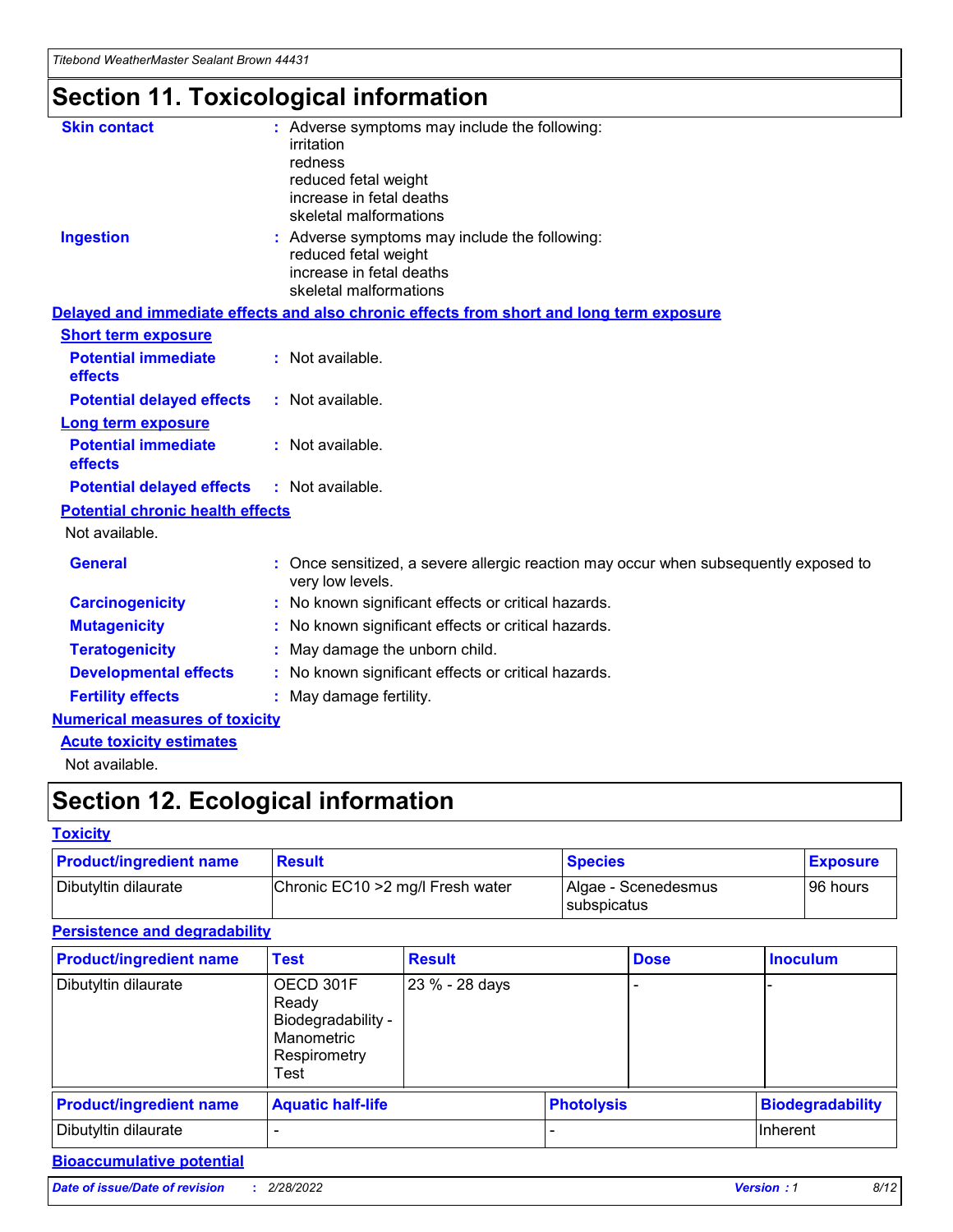## **Section 12. Ecological information**

| <b>Product/ingredient name</b> | $LoaPow$ | <b>BCF</b> | <b>Potential</b> |
|--------------------------------|----------|------------|------------------|
| 3-aminopropyltriethoxysilane   | 1.7      | 3.4        | low              |
| Dibutyltin dilaurate           | 4.44     | 2.91       | low              |

#### **Mobility in soil**

| <b>Soil/water partition</b><br>coefficient (K <sub>oc</sub> ) | : Not available.                                    |
|---------------------------------------------------------------|-----------------------------------------------------|
| <b>Other adverse effects</b>                                  | : No known significant effects or critical hazards. |

### **Section 13. Disposal considerations**

**Disposal methods :**

The generation of waste should be avoided or minimized wherever possible. Disposal of this product, solutions and any by-products should at all times comply with the requirements of environmental protection and waste disposal legislation and any regional local authority requirements. Dispose of surplus and non-recyclable products via a licensed waste disposal contractor. Waste should not be disposed of untreated to the sewer unless fully compliant with the requirements of all authorities with jurisdiction. Waste packaging should be recycled. Incineration or landfill should only be considered when recycling is not feasible. This material and its container must be disposed of in a safe way. Care should be taken when handling emptied containers that have not been cleaned or rinsed out. Empty containers or liners may retain some product residues. Avoid dispersal of spilled material and runoff and contact with soil, waterways, drains and sewers.

## **Section 14. Transport information**

|                                      | <b>DOT</b><br><b>Classification</b> | <b>TDG</b><br><b>Classification</b> | <b>Mexico</b><br><b>Classification</b> | <b>ADR/RID</b>           | <b>IMDG</b>              | <b>IATA</b>              |
|--------------------------------------|-------------------------------------|-------------------------------------|----------------------------------------|--------------------------|--------------------------|--------------------------|
| <b>UN number</b>                     | Not regulated.                      | Not regulated.                      | Not regulated.                         | Not regulated.           | Not regulated.           | Not regulated.           |
| <b>UN proper</b><br>shipping name    | $\qquad \qquad$                     |                                     |                                        |                          |                          |                          |
| <b>Transport</b><br>hazard class(es) | $\blacksquare$                      | $\blacksquare$                      | $\blacksquare$                         | $\overline{\phantom{a}}$ | $\blacksquare$           | $\blacksquare$           |
| <b>Packing group</b>                 | $\overline{\phantom{a}}$            | $\overline{\phantom{0}}$            | $\overline{\phantom{0}}$               | -                        | $\overline{\phantom{0}}$ | $\overline{\phantom{a}}$ |
| <b>Environmental</b><br>hazards      | No.                                 | No.                                 | No.                                    | No.                      | No.                      | No.                      |

## **Section 15. Regulatory information**

#### **U.S. Federal regulations**

#### **SARA 302/304**

#### **Composition/information on ingredients**

No products were found.

**SARA 304 RQ :** Not applicable.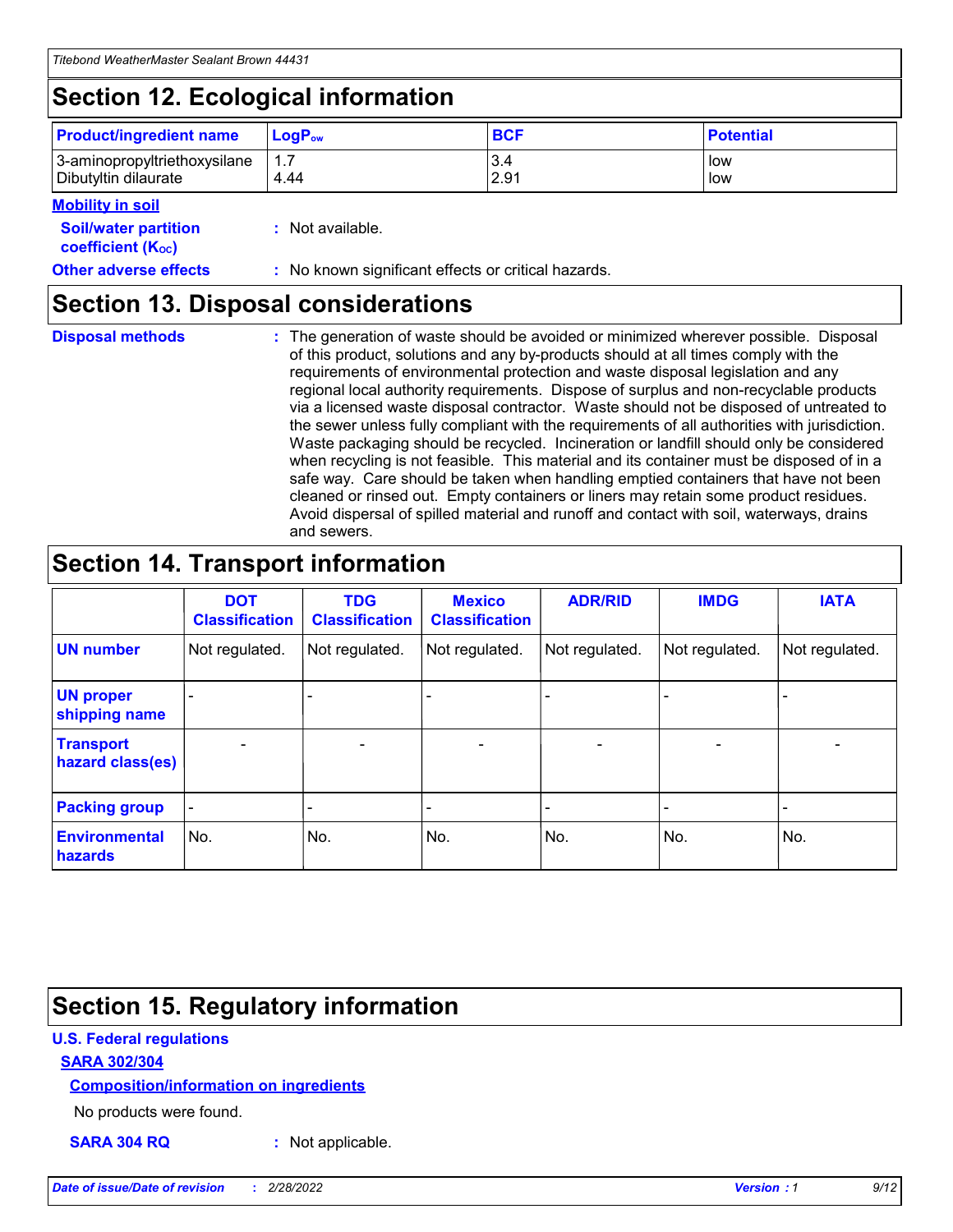## **Section 15. Regulatory information**

#### **SARA 311/312**

**Classification :** EYE IRRITATION - Category 2B SKIN SENSITIZATION - Category 1 TOXIC TO REPRODUCTION (Fertility) - Category 1B TOXIC TO REPRODUCTION (Unborn child) - Category 1B

#### **Composition/information on ingredients**

| <b>Name</b>                  | $\frac{9}{6}$ | <b>Classification</b>                                                                                            |
|------------------------------|---------------|------------------------------------------------------------------------------------------------------------------|
| 3-aminopropyltriethoxysilane | $\leq$ 3      | <b>FLAMMABLE LIQUIDS - Category 4</b><br><b>ACUTE TOXICITY (oral) - Category 4</b>                               |
|                              |               | SKIN IRRITATION - Category 2<br>EYE IRRITATION - Category 2A                                                     |
| Dibutyltin dilaurate         | ≤0.3          | ACUTE TOXICITY (oral) - Category 3<br>SKIN CORROSION - Category 1C                                               |
|                              |               | SERIOUS EYE DAMAGE - Category 1<br>SKIN SENSITIZATION - Category 1<br><b>GERM CELL MUTAGENICITY - Category 2</b> |
|                              |               | TOXIC TO REPRODUCTION (Fertility) - Category 1B<br>TOXIC TO REPRODUCTION (Unborn child) - Category 1B            |
|                              |               | SPECIFIC TARGET ORGAN TOXICITY (REPEATED<br>EXPOSURE) (respiratory system) - Category 1                          |

#### **State regulations**

| <b>Massachusetts</b> | : None of the components are listed. |
|----------------------|--------------------------------------|
| <b>New York</b>      | : None of the components are listed. |
| <b>New Jersey</b>    | : None of the components are listed. |
| <b>Pennsylvania</b>  | : None of the components are listed. |

#### **California Prop. 65**

**A** WARNING: This product can expose you to methanol, which is known to the State of California to cause birth defects or other reproductive harm. For more information go to www.P65Warnings.ca.gov.

| <b>Ingredient name</b> | No significant risk Maximum<br>level | acceptable dosage<br>level |
|------------------------|--------------------------------------|----------------------------|
| methanol               |                                      | Yes.                       |

#### **International regulations**

**Chemical Weapon Convention List Schedules I, II & III Chemicals** Not listed.

#### **Montreal Protocol**

Not listed.

**Stockholm Convention on Persistent Organic Pollutants**

Not listed.

### **UNECE Aarhus Protocol on POPs and Heavy Metals**

Not listed.

#### **Inventory list**

## **China :** All components are listed or exempted.

**United States TSCA 8(b) inventory :** All components are active or exempted.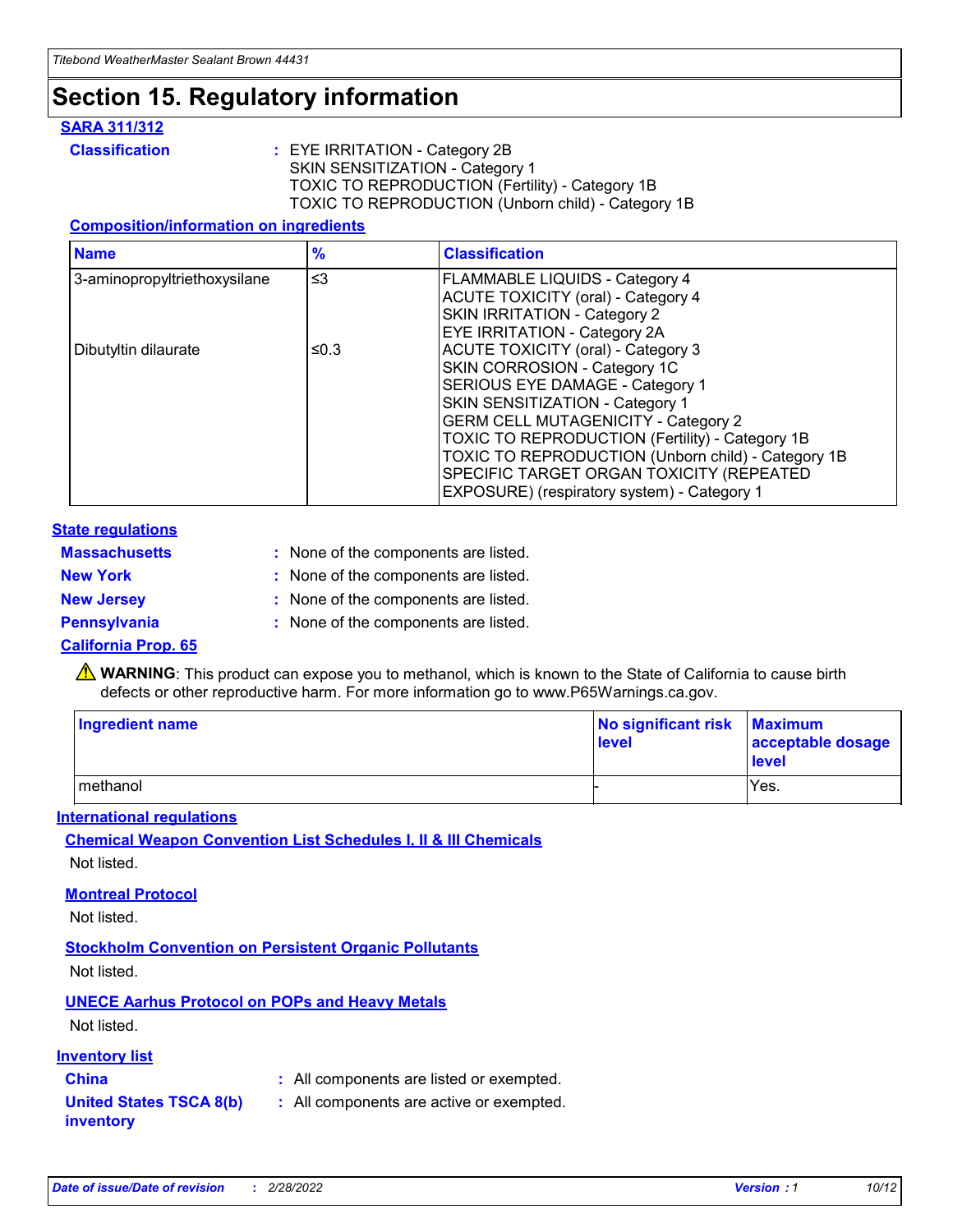## **Section 16. Other information**

**Hazardous Material Information System (U.S.A.)**



**Caution: HMIS® ratings are based on a 0-4 rating scale, with 0 representing minimal hazards or risks, and 4 representing significant hazards or risks. Although HMIS® ratings and the associated label are not required on SDSs or products leaving a facility under 29 CFR 1910.1200, the preparer may choose to provide them. HMIS® ratings are to be used with a fully implemented HMIS® program. HMIS® is a registered trademark and service mark of the American Coatings Association, Inc.**

**The customer is responsible for determining the PPE code for this material. For more information on HMIS® Personal Protective Equipment (PPE) codes, consult the HMIS® Implementation Manual.**

#### **National Fire Protection Association (U.S.A.)**



**Reprinted with permission from NFPA 704-2001, Identification of the Hazards of Materials for Emergency Response Copyright ©1997, National Fire Protection Association, Quincy, MA 02269. This reprinted material is not the complete and official position of the National Fire Protection Association, on the referenced subject which is represented only by the standard in its entirety.**

**Copyright ©2001, National Fire Protection Association, Quincy, MA 02269. This warning system is intended to be interpreted and applied only by properly trained individuals to identify fire, health and reactivity hazards of chemicals. The user is referred to certain limited number of chemicals with recommended classifications in NFPA 49 and NFPA 325, which would be used as a guideline only. Whether the chemicals are classified by NFPA or not, anyone using the 704 systems to classify chemicals does so at their own risk.**

#### **Procedure used to derive the classification**

|                                                                                                                    | <b>Classification</b><br><b>Justification</b>                                                                                                                                                                                                                                                                                                                                                                                                                                                                                                                 |  |
|--------------------------------------------------------------------------------------------------------------------|---------------------------------------------------------------------------------------------------------------------------------------------------------------------------------------------------------------------------------------------------------------------------------------------------------------------------------------------------------------------------------------------------------------------------------------------------------------------------------------------------------------------------------------------------------------|--|
| EYE IRRITATION - Category 2B<br>SKIN SENSITIZATION - Category 1<br>TOXIC TO REPRODUCTION (Fertility) - Category 1B | Expert judgment<br>Expert judgment<br>Expert judgment<br>TOXIC TO REPRODUCTION (Unborn child) - Category 1B<br>Expert judgment                                                                                                                                                                                                                                                                                                                                                                                                                                |  |
| <b>History</b>                                                                                                     |                                                                                                                                                                                                                                                                                                                                                                                                                                                                                                                                                               |  |
| Date of printing                                                                                                   | : 4/22/2022                                                                                                                                                                                                                                                                                                                                                                                                                                                                                                                                                   |  |
| Date of issue/Date of<br>revision                                                                                  | : 2/28/2022                                                                                                                                                                                                                                                                                                                                                                                                                                                                                                                                                   |  |
| Date of previous issue                                                                                             | : No previous validation                                                                                                                                                                                                                                                                                                                                                                                                                                                                                                                                      |  |
| <b>Version</b>                                                                                                     | : 1                                                                                                                                                                                                                                                                                                                                                                                                                                                                                                                                                           |  |
| <b>Key to abbreviations</b>                                                                                        | $:$ ATE = Acute Toxicity Estimate<br><b>BCF</b> = Bioconcentration Factor<br>GHS = Globally Harmonized System of Classification and Labelling of Chemicals<br>IATA = International Air Transport Association<br>IBC = Intermediate Bulk Container<br><b>IMDG = International Maritime Dangerous Goods</b><br>LogPow = logarithm of the octanol/water partition coefficient<br>MARPOL = International Convention for the Prevention of Pollution From Ships, 1973<br>as modified by the Protocol of 1978. ("Marpol" = marine pollution)<br>UN = United Nations |  |